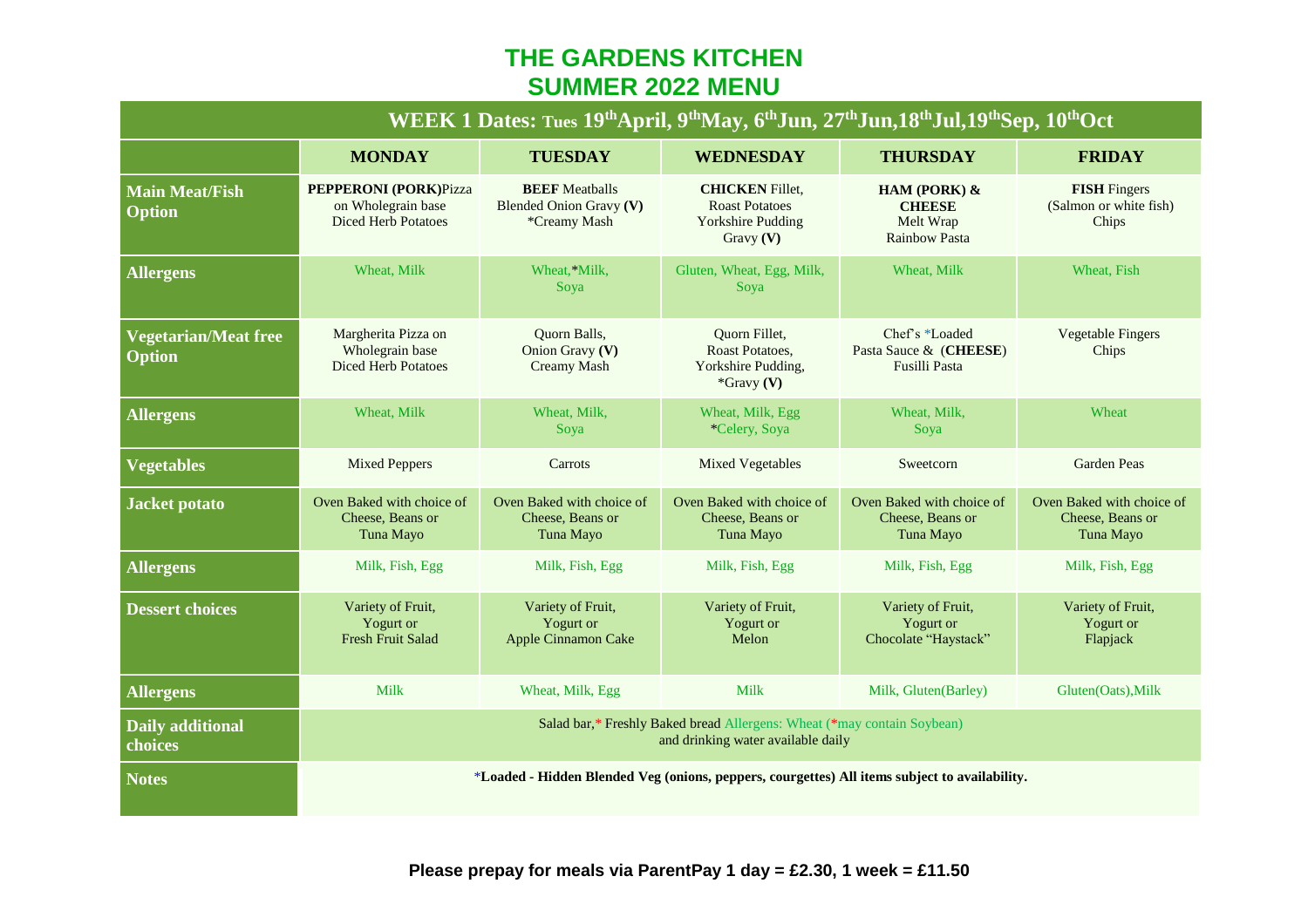## **THE GARDENS KITCHEN SUMMER 2022 MENU**

|                                              | WEEK 2 Dates: 25 <sup>th</sup> Apr, Tues17 <sup>th</sup> May, 13 <sup>th</sup> Jun, 4 <sup>th</sup> Jul, 5 <sup>th</sup> Sept, 26 <sup>th</sup> Sept, 17 <sup>th</sup> Oct |                                                                   |                                                                                                |                                                                          |                                                            |  |
|----------------------------------------------|----------------------------------------------------------------------------------------------------------------------------------------------------------------------------|-------------------------------------------------------------------|------------------------------------------------------------------------------------------------|--------------------------------------------------------------------------|------------------------------------------------------------|--|
|                                              | <b>MONDAY</b>                                                                                                                                                              | <b>TUESDAY</b>                                                    | <b>WEDNESDAY</b>                                                                               | *THURSDAY                                                                | <b>FRIDAY</b>                                              |  |
| <b>Main Meat/Fish</b><br><b>Option</b>       | HAM (PORK) Pizza on<br><b>Wholegrain Base</b><br>Oven Baked Seasoned<br>Wedges                                                                                             | *Loaded BEEF<br><b>Bolognaise Spaghetti</b><br>*Herb Garlic Bread | <b>Roast CHICKEN Sausage</b><br><b>Roast Potatoes</b><br><b>Yorkshire Pudding</b><br>Gravy (V) | <b>BBQ CHICKEN</b><br>hot Wrap<br><b>Rainbow Pasta</b>                   | <b>CHICKEN</b> Goujons<br>Chips                            |  |
| <b>Allergens</b>                             | Wheat, Milk                                                                                                                                                                | Wheat, Soya<br>*may contain Milk &<br>Soybean                     | Wheat, Sulphur Dioxide,<br>Sulphites, Egg, Milk, Soya                                          | Wheat                                                                    | Wheat                                                      |  |
| <b>Vegetarian/Meat Free</b><br><b>Option</b> | Margherita Pizza on<br><b>Wholegrain Base</b><br><b>Seasoned Wedges</b>                                                                                                    | *Loaded Ouorn<br>Spaghetti Bolognaise<br>Herb Garlic Bread        | <b>Roast Quorn Sausage</b><br>Roast Potatoes,<br><b>Yorkshire Pudding</b><br>Gravy $(V)$       | Pangrattato topped<br>Mac 'n' Cheese                                     | <b>Quorn Nuggets</b><br>Chips                              |  |
| <b>Allergens</b>                             | Wheat, Milk                                                                                                                                                                | Wheat, Egg, Barley, Soya<br>may contain Soybean & Milk            | Wheat, Milk, Egg, Barley,<br>Soya                                                              | Wheat, Milk,<br>May contain Soybean                                      | Wheat                                                      |  |
| <b>Vegetables</b>                            | Sweetcorn                                                                                                                                                                  | <b>Broccoli</b>                                                   | <b>Mixed Vegetables</b>                                                                        | <b>Mixed Salad</b>                                                       | <b>Baked Beans</b>                                         |  |
| <b>Jacket potato</b>                         | Oven Baked with choice of<br>Cheese, Beans or<br>Tuna Mayo                                                                                                                 | Oven Baked with choice of<br>Cheese, Beans or<br>Tuna Mayo        | Oven Baked with choice of<br>Cheese, Beans or<br>Tuna Mayo                                     | Oven Baked with choice of<br>Cheese, Beans or<br>Tuna Mayo               | Oven Baked with choice of<br>Cheese, Beans or<br>Tuna Mayo |  |
| <b>Allergens</b>                             | Milk, Fish, Egg                                                                                                                                                            | Milk, Fish, Egg                                                   | Milk, Fish, Egg                                                                                | Milk, Fish, Egg                                                          | Milk, Fish, Egg                                            |  |
| <b>Dessert choices</b>                       | Variety of Fruit,<br>Yogurt or<br>Peaches and Ice Cream                                                                                                                    | Variety of Fruit,<br>Yogurt or<br><b>Lemon Drizzle Cake</b>       | Variety of Fruit,<br>Yogurt or<br>Melon                                                        | Variety of Fruit,<br>Yogurt or<br><b>Iced Chocolate Beetroot</b><br>Cake | Variety of Fruit,<br>Yogurt or<br>Apple Flapjack           |  |
| <b>Allergens</b>                             | <b>Milk</b>                                                                                                                                                                | Wheat, Milk, Egg                                                  | <b>Milk</b>                                                                                    | Wheat, Eggs, Milk                                                        | Gluten(Oats), Milk                                         |  |
| <b>Daily additional</b><br>choices           | Salad bar,*Freshly Baked bread (Allergens: Gluten, Wheat, (May contain soybean)<br>and drinking water available daily                                                      |                                                                   |                                                                                                |                                                                          |                                                            |  |
| <b>Notes</b><br>*CENSUS DAY                  | *Loaded - Hidden Blended Veg (onions, carrots) All items subject to availability<br>A special Census Day menu will be offered on May 19th                                  |                                                                   |                                                                                                |                                                                          |                                                            |  |